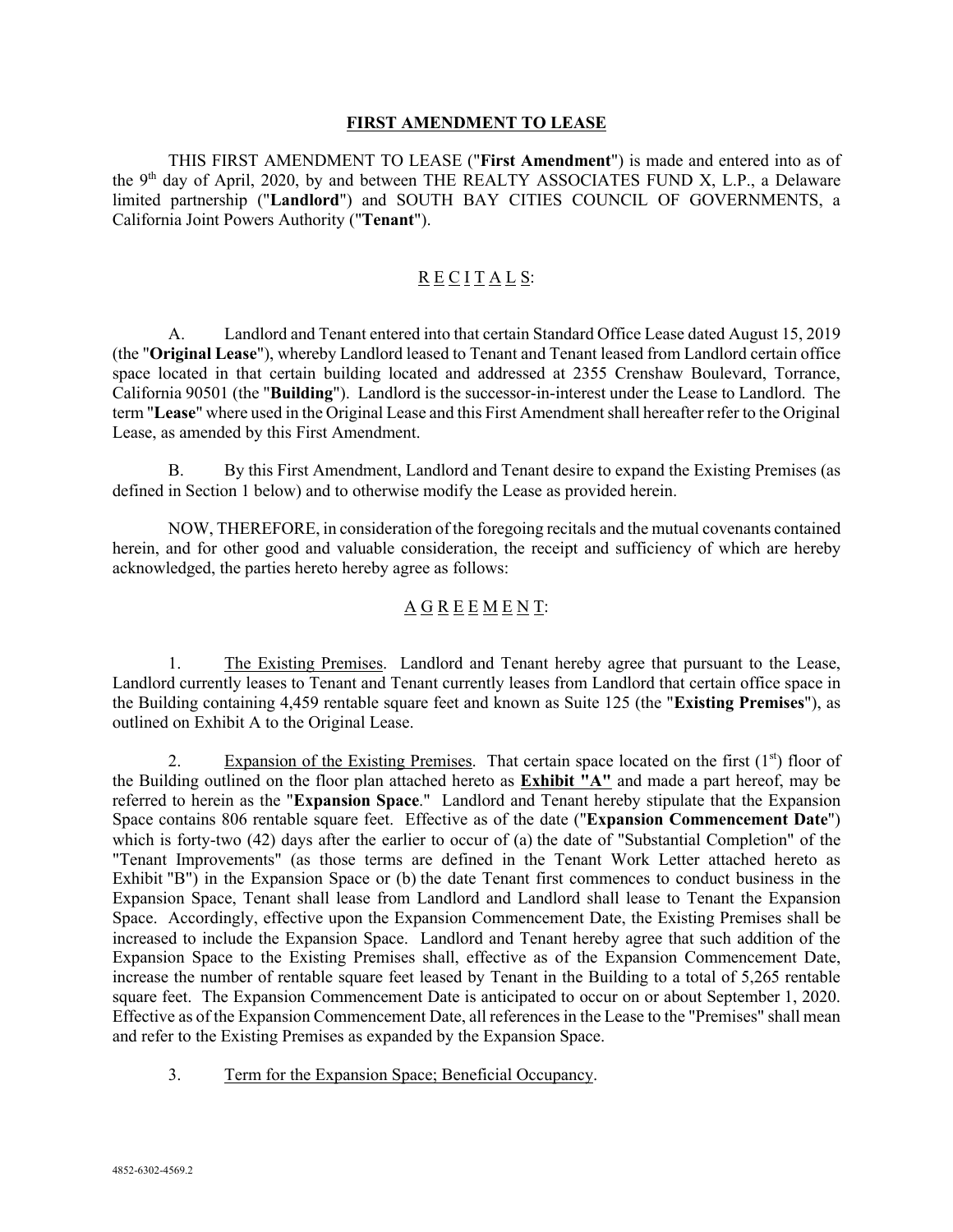3.1. Term for the Expansion Space. The Term of Tenant's lease of the Expansion Space ("**Expansion Space Term**") shall commence on the Expansion Commencement Date and shall expire coterminous with Tenant's lease of the Existing Premises (the expiration date of Tenant's lease of the Existing Premises to be referred to as the "**Expiration Date**") unless sooner terminated or extended pursuant to the terms of the Lease. The one five (5) year Extension Option set forth in Section 4 of the Original Lease shall apply collectively to the Existing Premises and the Expansion Space (i.e. Tenant must exercise the Extension Option concurrently as to both spaces or as to none of such spaces).

3.2. Beneficial Occupancy Period. Tenant shall have the right to use and occupy the Expansion Space commencing on the earlier of (i) the date of the Substantial Completion of the Tenant Improvements in the Expansion Space or (ii) the date Tenant first commences to conduct business in the Expansion Space, and continuing until the Expansion Commencement Date (*i.e.*, for forty-two (42) days) (the "**Beneficial Occupancy Period**") provided (a) Tenant and its agents do not interfere with Landlord's completion of the punch list items for the Tenant Improvements in the Expansion Space, and (b) Landlord is in receipt of Tenant's certificate of insurance for the Expansion Space as required under the Lease. Tenant may occupy the Expansion Space during the Beneficial Occupancy Period for fit-up and for operation of its business pursuant to the permitted uses in the Lease. Possession of the Expansion Space during the Beneficial Occupancy Period shall be subject to the terms and conditions of the Lease. However, except for the cost of services requested by Tenant (*e.g.*, after-hours HVAC and parking), Tenant shall not be required to pay Base Rent and Tenant's Share of Operating Expenses and Real Property Taxes for the Expansion Space during the Beneficial Occupancy Period.

Base Rent. During the Expansion Space Term, Tenant shall pay in accordance with the provisions of this Section 4, monthly Base Rent for the Expansion Space as follows:

|                          | <b>Monthly Base Rent Per</b> |  |
|--------------------------|------------------------------|--|
| <b>Monthly Base Rent</b> | <b>Rentable Square Foot</b>  |  |
| \$2,135.90               | \$2.65                       |  |
| \$2,199.98               | \$2.73                       |  |
| \$2,265.98               | \$2.81                       |  |
| \$2,333.96               | \$2.90                       |  |
| \$2,403.98               | \$2.98                       |  |
| \$2,476.10               | \$3.07                       |  |
|                          |                              |  |

5. Rental Abatement. Notwithstanding anything to the contrary contained in the Lease or in this First Amendment, and provided that Tenant faithfully performs all of the terms and conditions of the Lease, Landlord hereby agrees to abate Tenant's obligation to pay monthly Base Rent for the Expansion Space for the second  $(2<sup>nd</sup>)$ , third  $(3<sup>rd</sup>)$  and fourth  $(4<sup>th</sup>)$  full months of the Expansion Space Term. During such abatement period, Tenant shall still be responsible for the payment of all of its other monetary obligations under the Lease. In the event of a default by Tenant under the terms of the Lease that results in early termination pursuant to the provisions of Section 13.2 of the Original Lease, then as a part of the recovery set forth in Section 13.2 of the Original Lease, Landlord shall be entitled to the recovery of the Base Rent that was abated under the provisions of this Section 5.

6. Tenant's Share and Base Year. Notwithstanding anything to the contrary in the Lease, during the Expansion Space Term, Tenant's Share of any increase in Operating Expenses and Real Property Taxes for the Expansion Space only shall be 0.78% as to the Building and 0.39% as to the Project and the Base Year for the Expansion Space only shall be the calendar year 2020.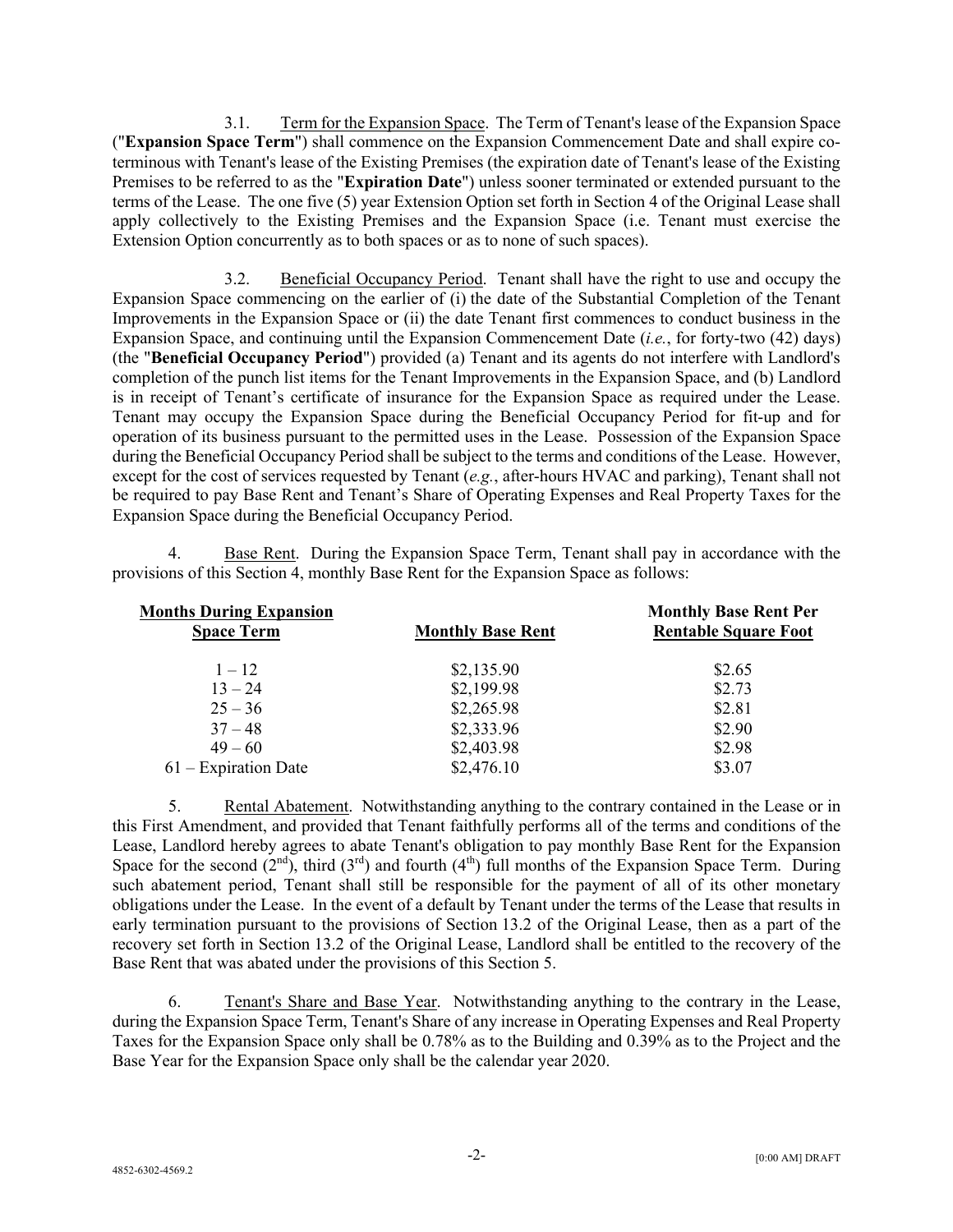7. Tenant Improvements. Tenant Improvements in the Expansion Space shall be installed and constructed in accordance with the terms of the Tenant Work Letter attached hereto as **Exhibit "B"** and made a part hereof.

8. Security Deposit. Tenant has previously deposited with Landlord Thirteen Thousand Three Hundred Sixty-Two and 39/100 Dollars (\$13,362.39) as a Security Deposit under the Lease. Concurrently with Tenant's execution of this First Amendment, Tenant shall deposit with Landlord an additional Two Thousand Seven Hundred Twenty Three and 71/100 Dollars (\$2,723.71), for a total Security Deposit under the Lease, as amended herein, of Sixteen Thousand Eighty-Six and 10/100 Dollars (\$16,086.10). Landlord shall continue to hold the Security Deposit as increased herein in accordance with the terms and conditions of Section 5 of the Original Lease.

Notice of Lease Term Dates. Landlord may deliver to Tenant a commencement letter in a form substantially similar to that attached hereto as **Exhibit "C"** and made a part hereof at any time after the Expansion Commencement Date. Tenant agrees to execute and return to Landlord said commencement letter within five (5) days after Tenant's receipt thereof.

10. Conflict. If there is a conflict between the terms and conditions of this First Amendment and the terms and conditions of the Lease, the terms and conditions of this First Amendment shall control. Except as modified by this First Amendment, the terms and conditions of the Lease shall remain in full force and effect. Capitalized terms included in this First Amendment shall have the same meaning as capitalized terms in the Lease unless otherwise defined herein. Tenant hereby acknowledges and agrees that the Lease is in full force and effect, Landlord is not currently in default under the Lease, and, to the best of Tenant's knowledge, no event has occurred which, with the giving of notice or the passage of time, or both, would ripen into Landlord's default under the Lease. The Lease, as hereby amended, contains all agreements of the parties with respect to the lease of the Premises. No prior or contemporaneous agreement or understanding pertaining to the Lease, as hereby amended, shall be effective.

11. Authority. The persons executing this First Amendment on behalf of the parties hereto represent and warrant that they have the authority to execute this First Amendment on behalf of said parties and that said parties have authority to enter into this First Amendment.

12. Brokers. Tenant and Landlord each represent and warrant to the other that neither has had any dealings or entered into any agreements with any person, entity, broker or finder in connection with the negotiation of this First Amendment other than CBRE on behalf of Landlord and Colliers International on behalf of Tenant, and no other broker, person, or entity is entitled to any commission or finder's fee in connection with the negotiation of this First Amendment, and Tenant and Landlord each agree to indemnify, defend and hold the other harmless from and against any claims, damages, costs, expenses, attorneys' fees or liability for compensation or charges which may be claimed by any such unnamed broker, finder or other similar party by reason of any dealings, actions or agreements of the indemnifying party.

13. Confidentiality. Tenant is a public entity and as such is subject to the Public Records Act and the Freedom of Information Act. This First Amendment is subject to disclosure in compliance with these laws.

14. Delivery of Amendment. Preparation of this First Amendment by Landlord or Landlord's agent and submission of same to Tenant shall not be deemed an offer by Landlord to enter into this First Amendment. This First Amendment shall become binding upon Landlord only when fully executed by all parties and when Landlord has delivered a fully executed original of this First Amendment to Tenant. To Landlord's actual knowledge, the Expansion Space has not undergone an inspection by a certified access specialist. In addition, to Landlord's actual knowledge, a disability access inspection certificate for the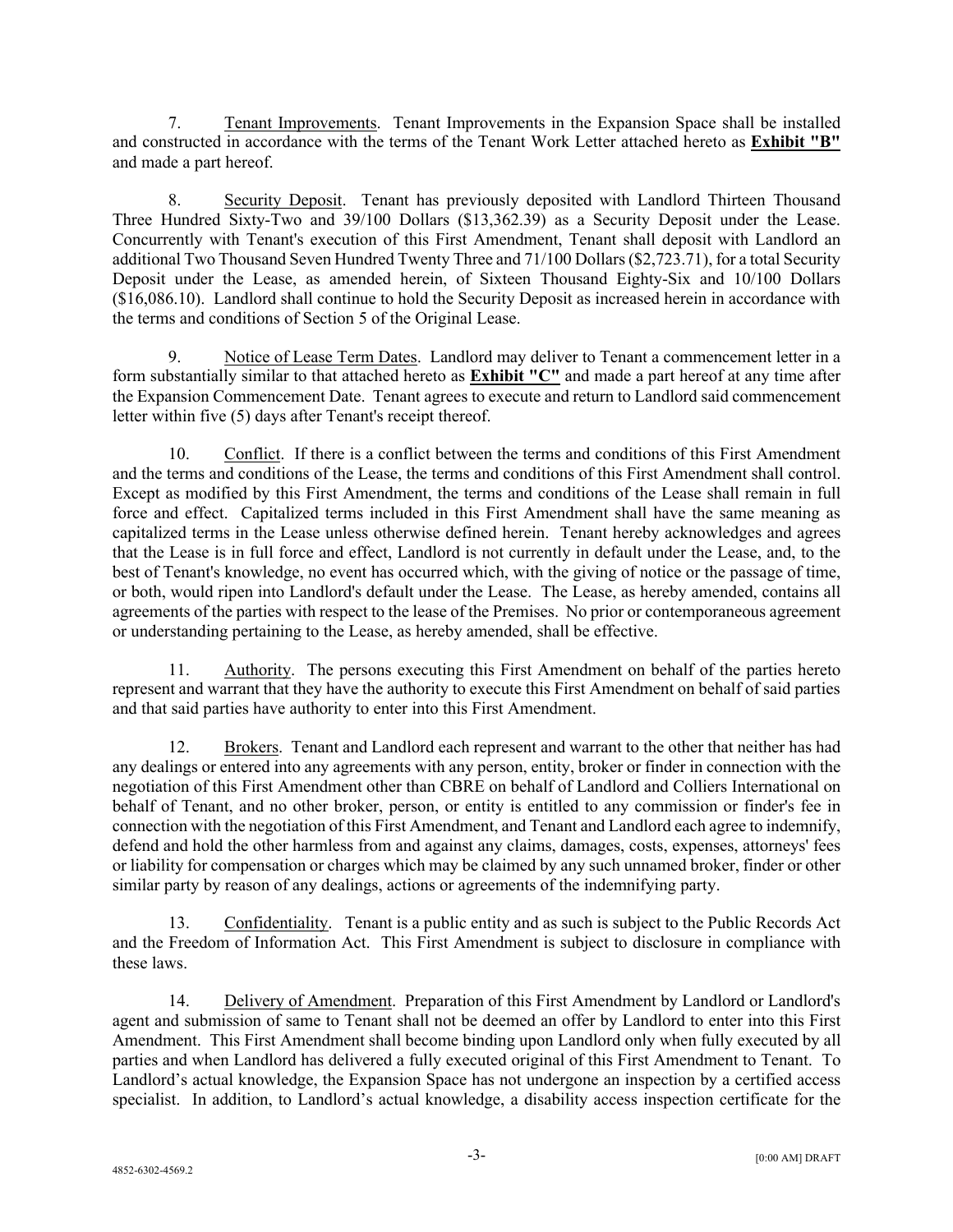Expansion Space has not been issued. Pursuant to Section 1938 of the California Civil Code, Landlord hereby provides the following notification to Tenant: "A Certified Access Specialist (CASp) can inspect the subject premises and determine whether the subject premises comply with all of the applicable construction-related accessibility standards under state law. Although state law does not require a CASp inspection of the subject premises, the commercial property owner or lessor may not prohibit the lessee or tenant from obtaining a CASp inspection of the subject premises for the occupancy or potential occupancy of the lessee or tenant, if requested by the lessee or tenant. The parties shall mutually agree on the arrangements for the time and manner of the CASp inspection, the payment of the fee for the CASp inspection, and the cost of making any repairs necessary to correct violations of construction related accessibility standards within the premises." Landlord's actual knowledge shall mean and be limited to the actual knowledge of the person who is the Building owner's asset manager (not the Building's property manager) on the date this First Amendment is executed by Landlord, without any duty of inquiry or investigation, and such asset manager shall have no personal liability to the extent allowed by law.

## [SIGNATURES ON NEXT PAGE]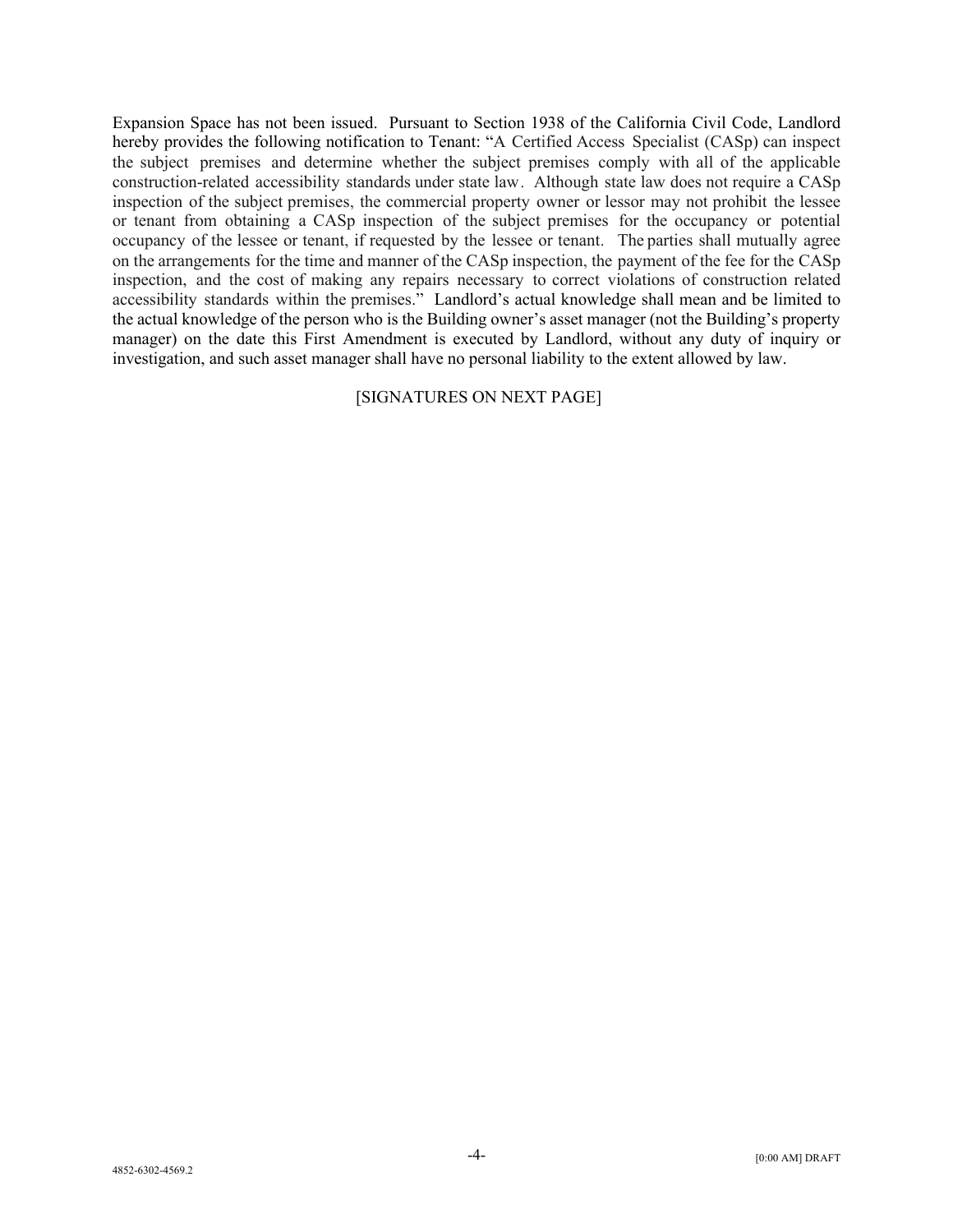IN WITNESS WHEREOF, this First Amendment has been executed as of the day and year first above written.

"LANDLORD" THE REALTY ASSOCIATES FUND X, L.P., a Delaware limited partnership

By: Realty Associates Fund X LLC, its general partner

By: TA Realty, LLC, its manager

 $\mathbf{By:}$ **Officer** 

- By: Realty Associates Fund X REIT GP, LLC, its general partner
	- By: Realty Associates Fund X REIT, LLC, its manager
		- By: Realty Associates Fund X UTP, L.P., its manager
			- By: Realty Associates Fund X, LLC, its general partner
				- By: TA Realty, LLC, its manager

By:  $\_$ **Officer** 

"TENANT" SOUTH BAY CITIES COUNCIL OF GOVERNMENTS, a California Joint Powers Authority

| $\mathbf{By:}\square$ |  |
|-----------------------|--|
| Print Name:           |  |
| Title:                |  |
| $\mathbf{By:}$        |  |
|                       |  |
|                       |  |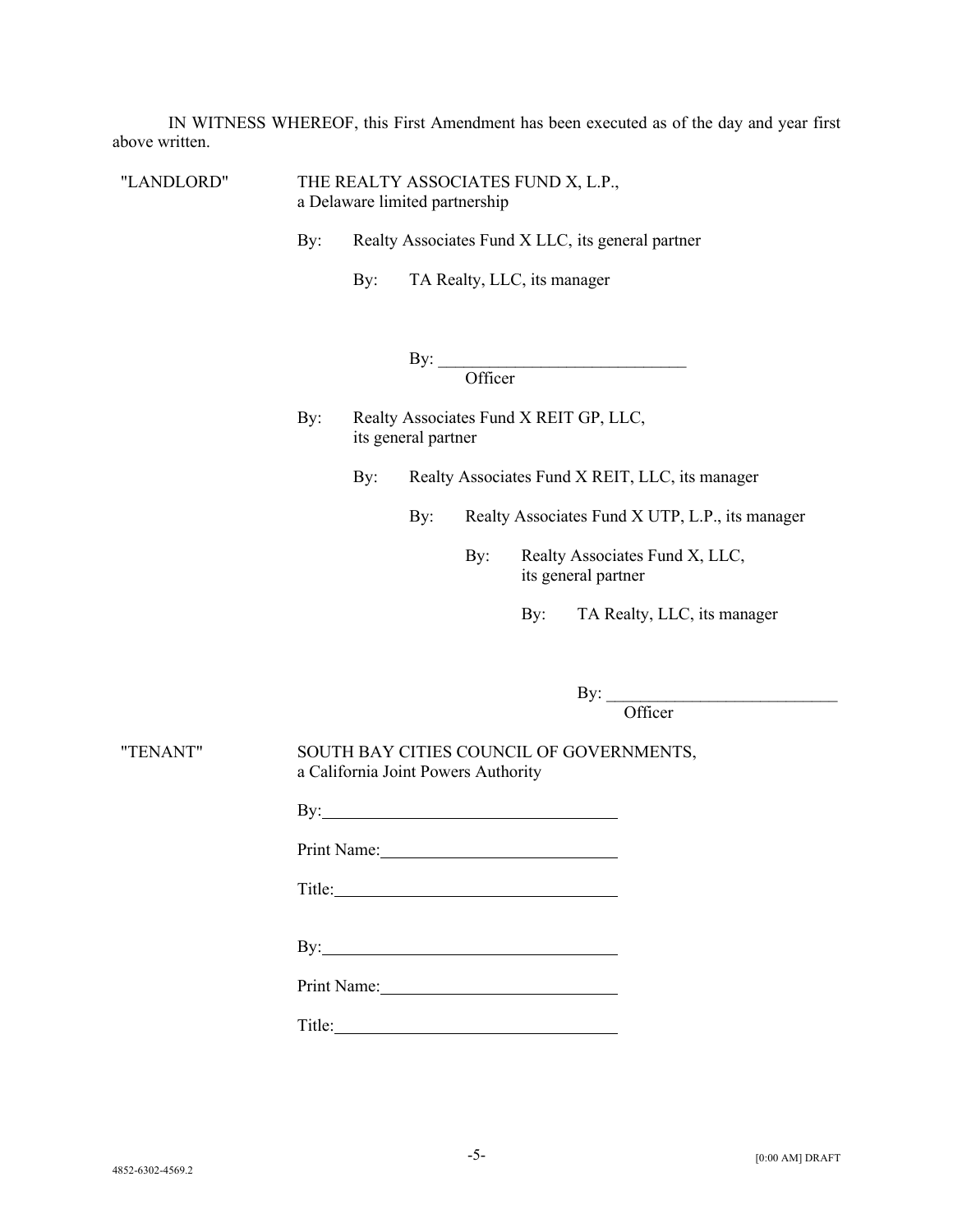# **EXHIBIT "A"**

# **OUTLINE OF EXPANSION SPACE**



This Exhibit "A" is provided for informational purposes only and is intended to be only an approximation of the layout of the Expansion Space and shall not be deemed to constitute any representation by Landlord as to the exact layout or configuration of the Expansion Space.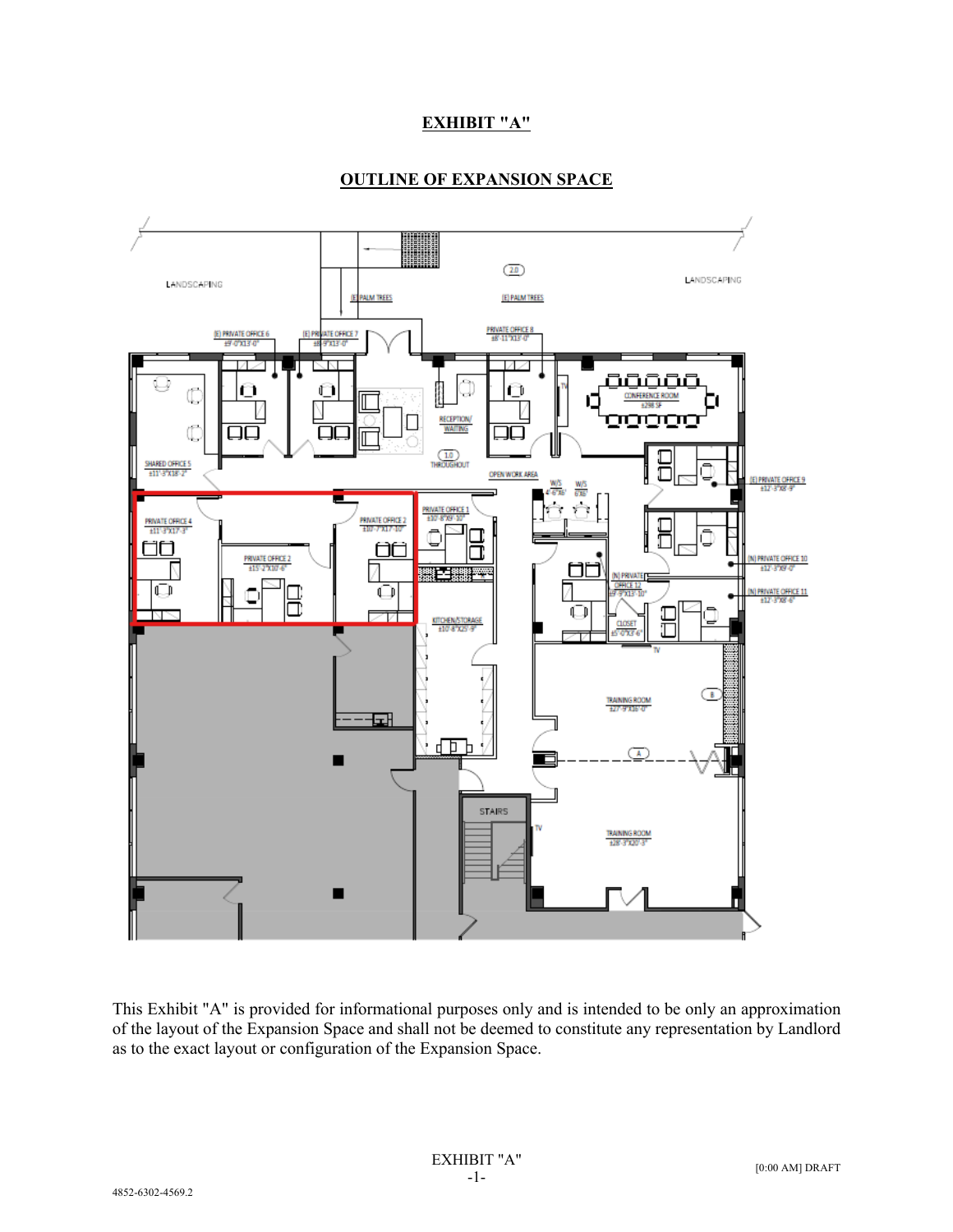#### **EXHIBIT "B"**

#### **TENANT WORK LETTER**

This Tenant Work Letter shall set forth the terms and conditions relating to the renovation of the tenant improvements in the Expansion Space. This Tenant Work Letter is essentially organized chronologically and addresses the issues of the construction of the Expansion Space, in sequence, as such issues will arise.

## **SECTION 1**

#### **CONSTRUCTION DRAWINGS FOR THE EXPANSION SPACE**

Landlord shall construct the improvements in the Expansion Space (the "**Tenant Improvements**") pursuant to that certain plan attached hereto as Schedule 1 (collectively, the "**Plans**"). Unless specifically noted to the contrary on the Plans, the Tenant Improvements shall be constructed using standard quantities, specifications and materials for the Building as determined by Landlord. If determined by Landlord to be necessary, based upon the Plans, Landlord shall cause the Architect to prepare detailed plans and specifications for the Tenant Improvements ("**Working Drawings**"). Landlord shall then forward the Working Drawings to Tenant for Tenant's approval. Tenant shall approve or reasonably disapprove any draft of the Working Drawings within three (3) business days after Tenant's receipt thereof; provided, however, that (i) Tenant shall not be entitled to disapprove any portion, component or aspect of the Working Drawings which are consistent with the Plans unless Tenant agrees to pay for the additional cost resulting from such change in the Plans as part of the Over-Allowance Amount pursuant to Section 2 below, and (ii) any disapproval of the Working Drawings by Tenant shall be accompanied by a detailed written explanation of the reasons for Tenant's disapproval. Failure of Tenant to reasonably disapprove any draft of the Working Drawings within said three (3) business day period shall be deemed to constitute Tenant's approval thereof. The Working Drawings, as approved by Landlord and Tenant, may be referred to herein as the "**Approved Working Drawings**." Tenant shall make no changes or modifications to the Plans or the Approved Working Drawings without the prior written consent of Landlord. References to or depictions of furniture, fixtures or equipment ("**FF&E**") on the Plans, Working Drawings or Approved Working Drawings shall not be interpreted to obligate Landlord to pay costs or expenses associated with the purchase or installation of FF&E.

#### **SECTION 2**

#### **OVER-ALLOWANCE AMOUNT**

In the event any revisions, changes, or substitutions are made at Tenant's request to the Plans or the Approved Working Drawings or the Tenant Improvements, any additional costs which arise in connection with such revisions, changes or substitutions shall be considered to be an "**Over-Allowance Amount**." The Over-Allowance Amount shall be paid by Tenant to Landlord, as Additional Rent, within ten (10) business days after Tenant's receipt of invoice therefor. The Over-Allowance Amount shall be disbursed by Landlord prior to the disbursement of any portion of Landlord's contribution to the construction of the Tenant Improvements.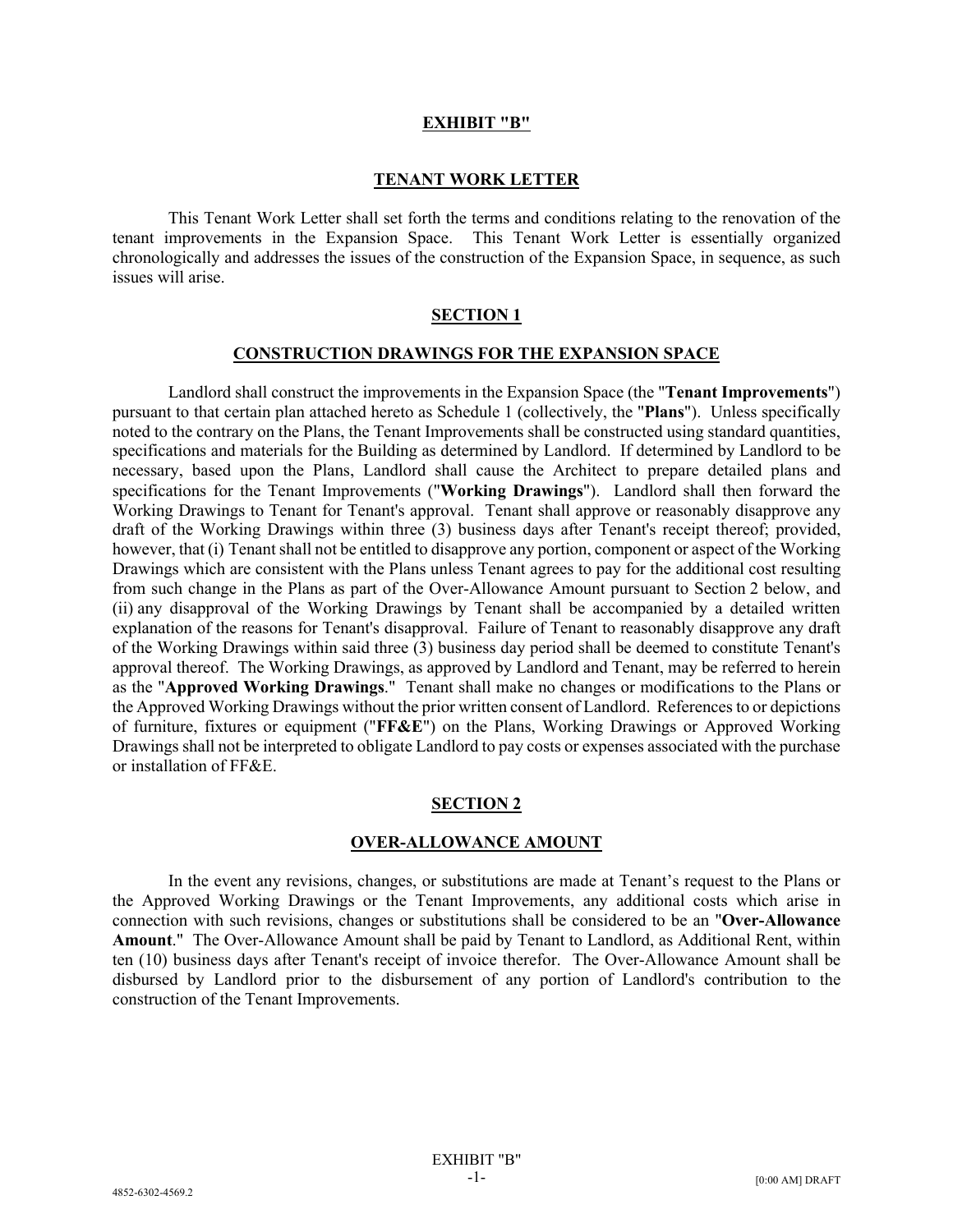#### **SECTION 3**

## **RETENTION OF CONTRACTOR; WARRANTIES AND GUARANTIES**

Landlord hereby assigns to Tenant all warranties and guaranties by the contractor who constructs the Tenant Improvements (the "**Contractor**") relating to the Tenant Improvements, and Tenant hereby waives all claims against Landlord relating to, or arising out of the construction of, the Tenant Improvements. The Contractor shall be designated and retained by Landlord to construct the Tenant Improvements.

### **SECTION 4**

### **NOTICE OF COMPLETION**

Landlord and the space planner or architect retained by Landlord ("**Architect**") shall cause a Notice of Completion to be recorded in the office of the Recorder of the County of Los Angeles in accordance with Section 8182 of the Civil Code of the State of California or any successor statute upon completion of construction of the Tenant Improvements.

## **SECTION 5**

### **COMPLETION OF THE TENANT IMPROVEMENTS**

5.1 Substantial Completion. For purposes of this First Amendment, "**Substantial Completion**" of the Tenant Improvements in the Expansion Space shall occur upon the later to occur of (a) completion of construction of the Tenant Improvements in the Expansion Space pursuant to the Approved Working Drawings, with the exception of any punch list items and any tenant fixtures, workstations, built-in furniture, or equipment to be installed by Tenant or (b) a sign-off by the City of Torrance on the Tenant Improvements permitting legal occupancy of the Expansion Space.

5.2 Delay of the Substantial Completion of the Expansion Space. Except as provided in this Section 5.2, the Expansion Space Commencement Date shall occur as set forth in the First Amendment. If there are delays in the Substantial Completion of the Tenant Improvements in the Expansion Space as a result of the following (collectively, "**Tenant Delays**"):

5.2.1 Tenant's failure to timely approve any matter requiring Tenant's approval;

5.2.2 A breach by Tenant of the terms of this Tenant Work Letter or this First Amendment;

5.2.3 Tenant's request for changes in the Plans, Working Drawings or Approved Working Drawings;

5.2.4 Tenant's requirement for materials, components, finishes or improvements which are not available in a commercially reasonable time given the anticipated date of Substantial Completion of the Tenant Improvements in the Expansion Space, or which are different from, or not included in, Landlord's standard improvement package items for the Building;

5.2.5 Any other acts or omissions of Tenant, or its agents, or employees;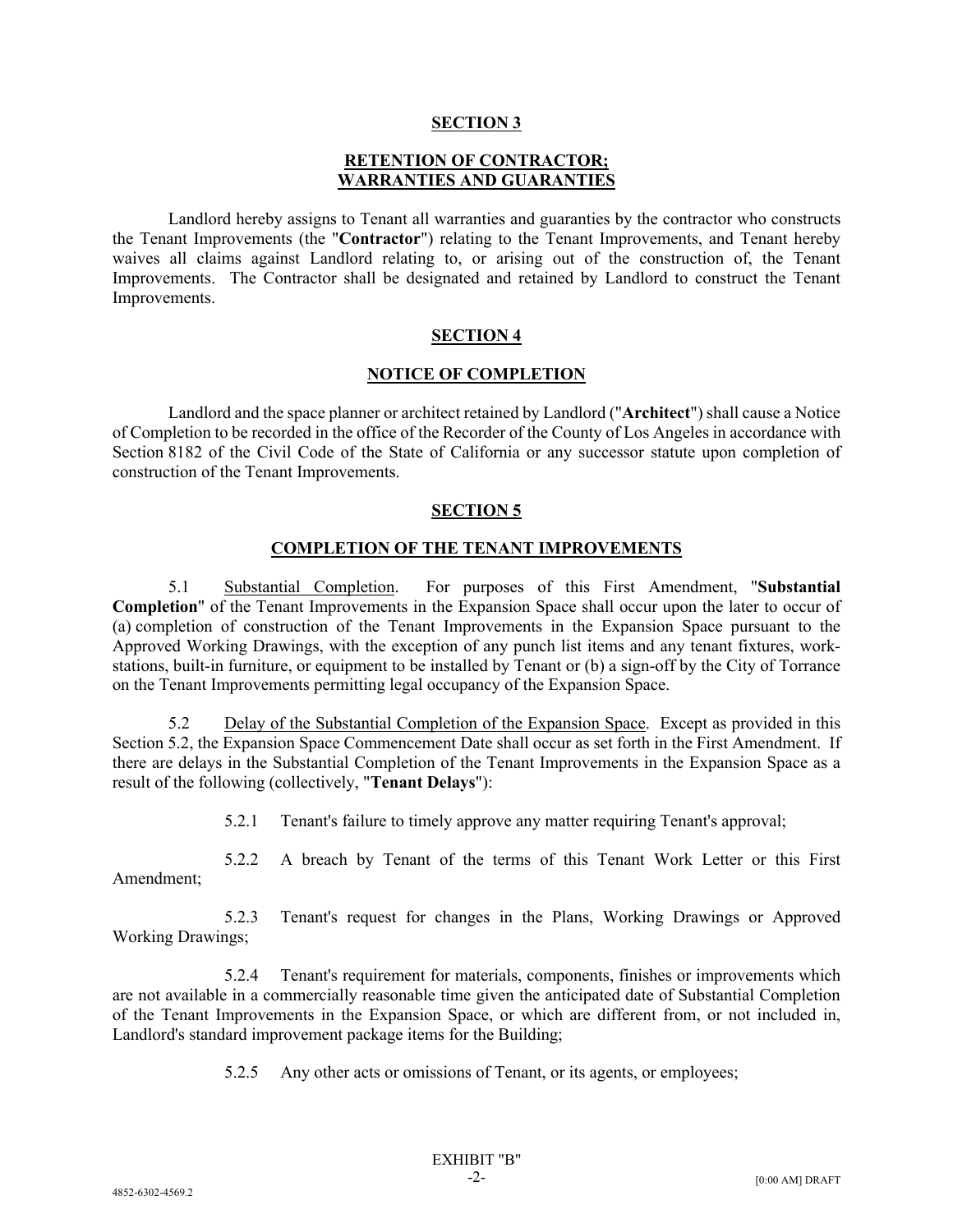then, notwithstanding anything to the contrary set forth in the First Amendment or this Tenant Work Letter and regardless of the actual date of the Substantial Completion of the Tenant Improvements in the Expansion Space, the date of Substantial Completion thereof shall be deemed to be the date that Substantial Completion would have occurred if no Tenant Delay, as set forth above, had occurred. If there are delays in Substantial Completion of the Tenant Improvements due to shortages or other reasons not within the control of Tenant, including any delay attributable to the COVID-19 crisis, (i) such delay shall not be charged to Tenant as a Tenant Delay; (ii) such delay shall cause the commencement of the Beneficial Occupancy Period to be delayed until Substantial Completion of the Tenant Improvements is achieved; and (iii) Tenant shall have no right to terminate the Lease or this First Amendment by virtue of the delay in delivery of the Expansion Space.

## **SECTION 6**

## **MISCELLANEOUS**

6.1 Tenant's Representative. Prior to commencement of construction of the Tenant Improvements, Tenant shall designate a representative with respect to the matters set forth in this Tenant Work Letter, who, until further notice to Landlord, shall have full authority and responsibility to act on behalf of the Tenant as required in this Tenant Work Letter.

6.2 Landlord's Representative. Prior to commencement of construction of the Tenant Improvements, Landlord shall designate a representative with respect to the matters set forth in this Tenant Work Letter, who, until further notice to Tenant, shall have full authority and responsibility to act on behalf of the Landlord as required in this Tenant Work Letter.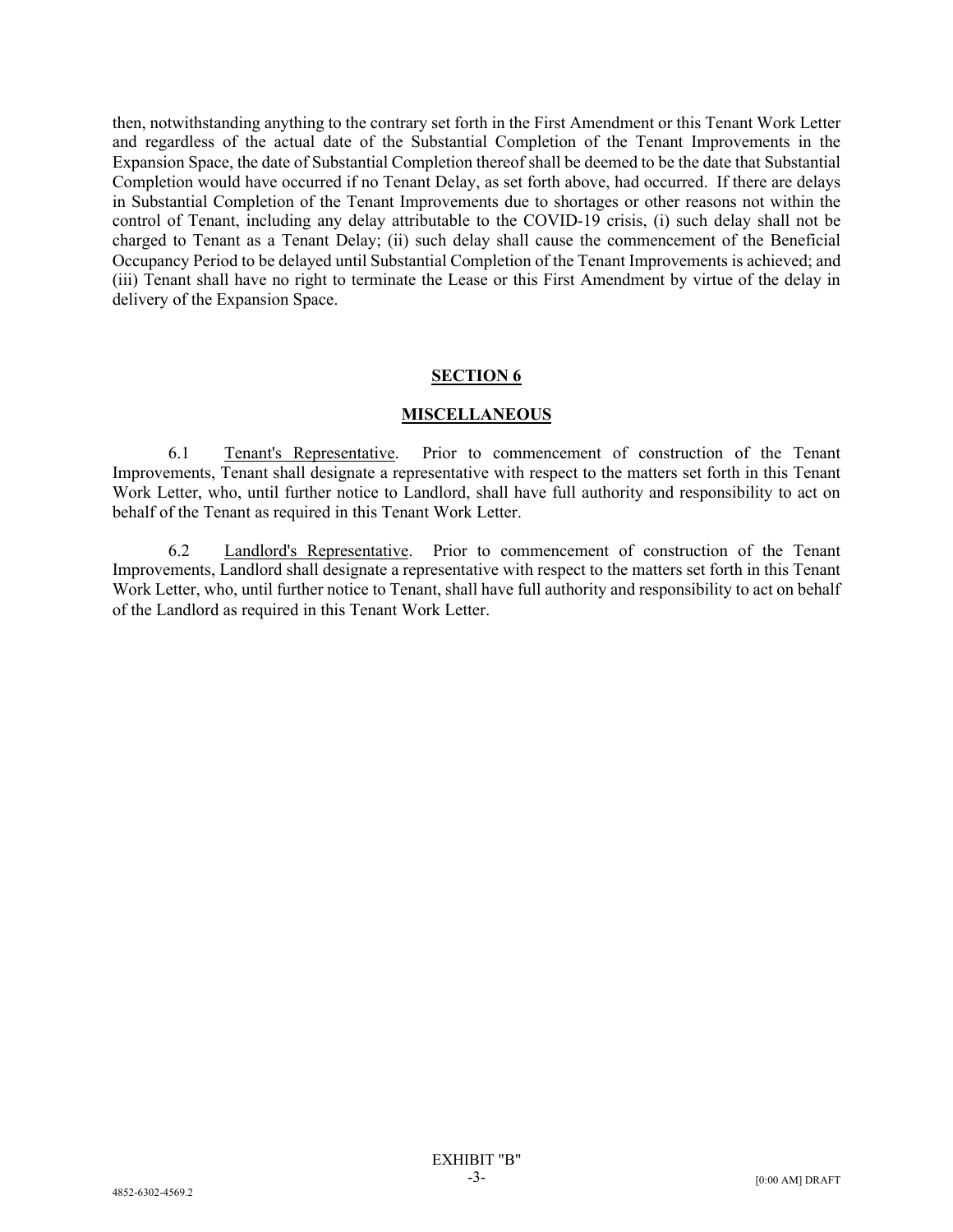# **SCHEDULE 1 TO EXHIBIT "B"**

# **PLANS**

[**TO BE INSERTED**]